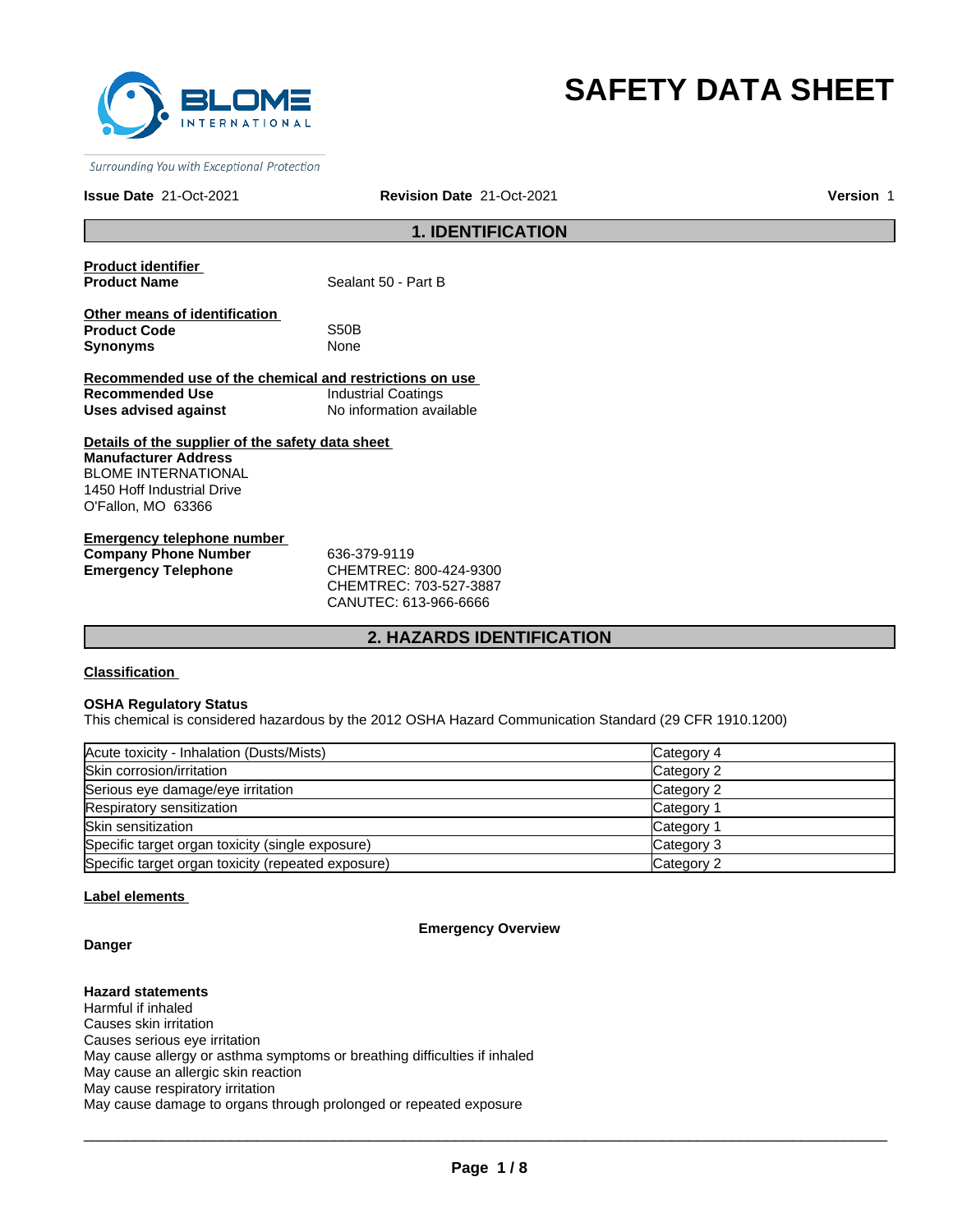

**Appearance** viscous **Physical state** liquid **Odor** Aromatic

 $\overline{\phantom{a}}$  ,  $\overline{\phantom{a}}$  ,  $\overline{\phantom{a}}$  ,  $\overline{\phantom{a}}$  ,  $\overline{\phantom{a}}$  ,  $\overline{\phantom{a}}$  ,  $\overline{\phantom{a}}$  ,  $\overline{\phantom{a}}$  ,  $\overline{\phantom{a}}$  ,  $\overline{\phantom{a}}$  ,  $\overline{\phantom{a}}$  ,  $\overline{\phantom{a}}$  ,  $\overline{\phantom{a}}$  ,  $\overline{\phantom{a}}$  ,  $\overline{\phantom{a}}$  ,  $\overline{\phantom{a}}$ 

#### **Precautionary Statements - Prevention**

Obtain special instructions before use Do not handle until all safety precautions have been read and understood Use personal protective equipment as required Use only outdoors or in a well-ventilated area Wash face, hands and any exposed skin thoroughly after handling In case of inadequate ventilation wear respiratory protection Contaminated work clothing should not be allowed out of the workplace Wear protective gloves Do not breathe dust/fume/gas/mist/vapors/spray

#### **Precautionary Statements - Response**

IF exposed or concerned: Get medical advice/attention IF IN EYES: Rinse cautiously with water for several minutes. Remove contact lenses, if present and easy to do. Continue rinsing If eye irritation persists: Get medical advice/attention IF ON SKIN: Wash with plenty of soap and water Take off contaminated clothing and wash before reuse If skin irritation or rash occurs: Get medical advice/attention IF INHALED: Remove victim to fresh air and keep at rest in a position comfortable for breathing If experiencing respiratory symptoms: Call a POISON CENTER or doctor/physician

## **Precautionary Statements - Storage**

Store locked up Store in a well-ventilated place. Keep container tightly closed

#### **Precautionary Statements - Disposal**

Dispose of contents/container to an approved waste disposal plant

#### **Hazards not otherwise classified (HNOC)**

Not applicable

## **Other Information**

Not applicable.

#### **Unknown acute toxicity**

0% of the mixture consists of ingredient(s) of unknown toxicity

## **3. COMPOSITION/INFORMATION ON INGREDIENTS**

#### **Substance**

| <b>Chemical Name</b>                                      | <b>CAS No</b> | Weight-%  |
|-----------------------------------------------------------|---------------|-----------|
| 4.4-Methylenediphenyl diisocyanate *                      | 101-68-8      | $30 - 60$ |
| (Isocyanic acid, polymethylenepolyphenylene ester *)      | 9016-87-9     | 15 - 40   |
| Benzene,<br>1-isocyanato-2-[(4-isocyanatophenyl)methyl]-* | 5873-54-1     | $3 - 7$   |

\*The exact percentage (concentration) of composition has been withheld as a trade secret.

## **4. FIRST AID MEASURES**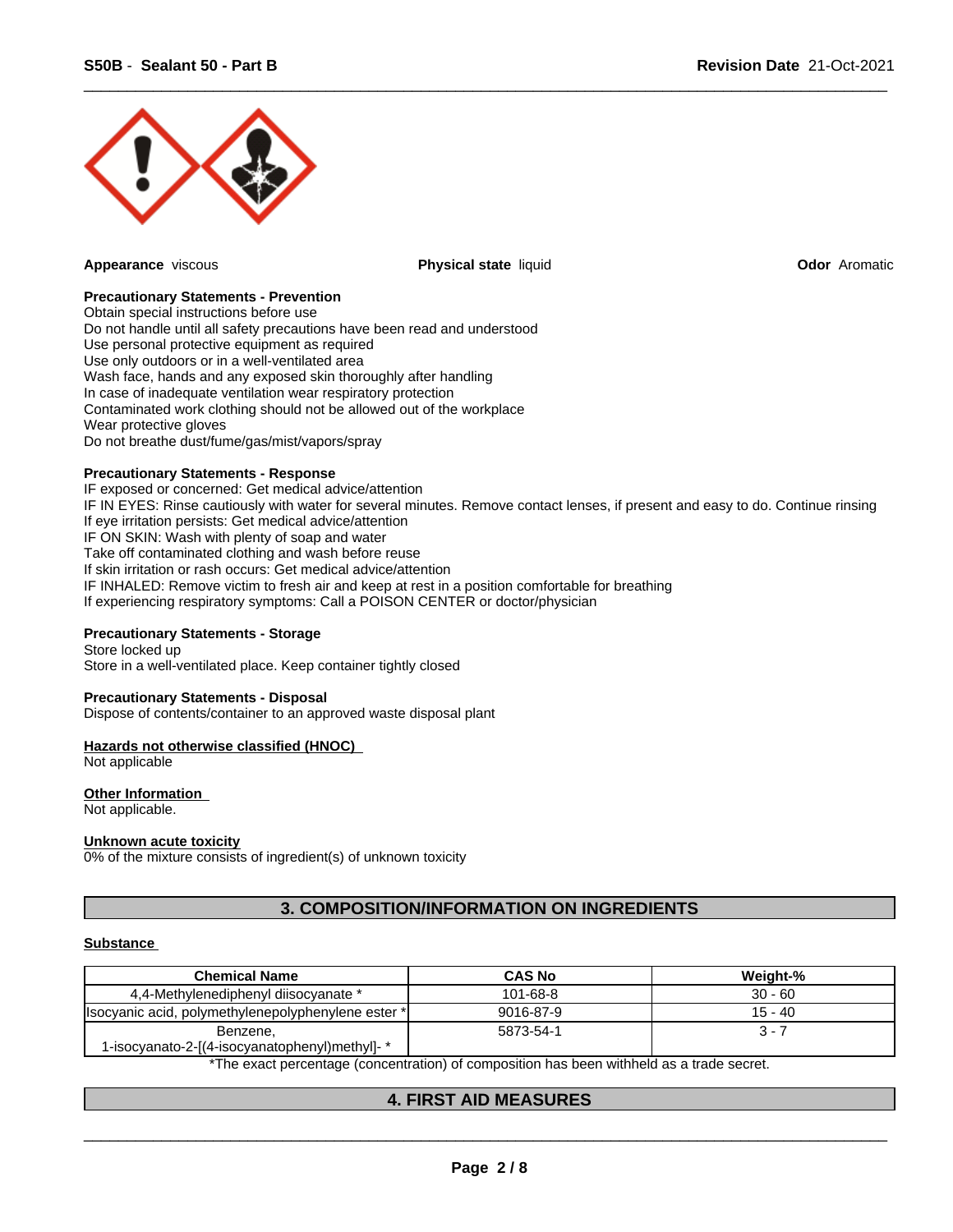#### **Description of first aid measures**

| <b>General advice</b>                                       | In case of accident or unwellness, seek medical advice immediately (show directions for<br>use or safety data sheet if possible). If symptoms persist, call a physician.                                            |  |  |
|-------------------------------------------------------------|---------------------------------------------------------------------------------------------------------------------------------------------------------------------------------------------------------------------|--|--|
| Eye contact                                                 | Call a physician immediately. Immediately flush with plenty of water. After initial flushing,<br>remove any contact lenses and continue flushing for at least 15 minutes. If symptoms<br>persist, call a physician. |  |  |
| <b>Skin contact</b>                                         | Wash contaminated clothing before reuse. Wash off immediately with plenty of water. If<br>symptoms persist, call a physician.                                                                                       |  |  |
| <b>Inhalation</b>                                           | Immediate medical attention is required. Move victim to fresh air. Administer oxygen if<br>breathing is difficult. If breathing is irregular or stopped, administer artificial respiration.                         |  |  |
| Ingestion                                                   | Call a physician or poison control center immediately. Do NOT induce vomiting. Drink<br>plenty of water. Never give anything by mouth to an unconscious person.                                                     |  |  |
| Self-protection of the first aider                          | Ensure that medical personnel are aware of the material(s) involved and take precautions to<br>protect themselves.                                                                                                  |  |  |
| Most important symptoms and effects, both acute and delayed |                                                                                                                                                                                                                     |  |  |
| <b>Symptoms</b>                                             | May cause allergy or asthma symptoms or breathing difficulties if inhaled. May cause<br>allergic skin reaction.                                                                                                     |  |  |
|                                                             | Indication of any immediate medical attention and special treatment needed                                                                                                                                          |  |  |
| Note to physicians                                          | May cause sensitization in susceptible persons. Treat symptomatically.                                                                                                                                              |  |  |

 $\overline{\phantom{a}}$  ,  $\overline{\phantom{a}}$  ,  $\overline{\phantom{a}}$  ,  $\overline{\phantom{a}}$  ,  $\overline{\phantom{a}}$  ,  $\overline{\phantom{a}}$  ,  $\overline{\phantom{a}}$  ,  $\overline{\phantom{a}}$  ,  $\overline{\phantom{a}}$  ,  $\overline{\phantom{a}}$  ,  $\overline{\phantom{a}}$  ,  $\overline{\phantom{a}}$  ,  $\overline{\phantom{a}}$  ,  $\overline{\phantom{a}}$  ,  $\overline{\phantom{a}}$  ,  $\overline{\phantom{a}}$ 

## **5. FIRE-FIGHTING MEASURES**

## **Suitable extinguishing media**

Use extinguishing measures that are appropriate to local circumstances and the surrounding environment.

**Unsuitable extinguishing media** CAUTION: Use of water spray when fighting fire may be inefficient.

#### **Specific hazards arising from the chemical**

Thermal decomposition can lead to release of irritating and toxic gases and vapors.

**Explosion data Sensitivity to Mechanical Impact** None. **Sensitivity to Static Discharge** None.

#### **Protective equipment and precautions for firefighters**

As in any fire, wear self-contained breathing apparatus pressure-demand, MSHA/NIOSH (approved or equivalent) and full protective gear.

## **6. ACCIDENTAL RELEASE MEASURES**

#### **Personal precautions, protective equipment and emergency procedures**

| <b>Personal precautions</b> | Evacuate personnel to safe areas. Do not touch or walk through spilled material. Use<br>personal protective equipment as required. |
|-----------------------------|------------------------------------------------------------------------------------------------------------------------------------|
|                             |                                                                                                                                    |

**Environmental precautions** 

**Environmental precautions** Prevent further leakage or spillage if safe to do so. Prevent product from entering drains. Do not flush into surface water or sanitary sewer system.

## **Methods and material for containment and cleaning up**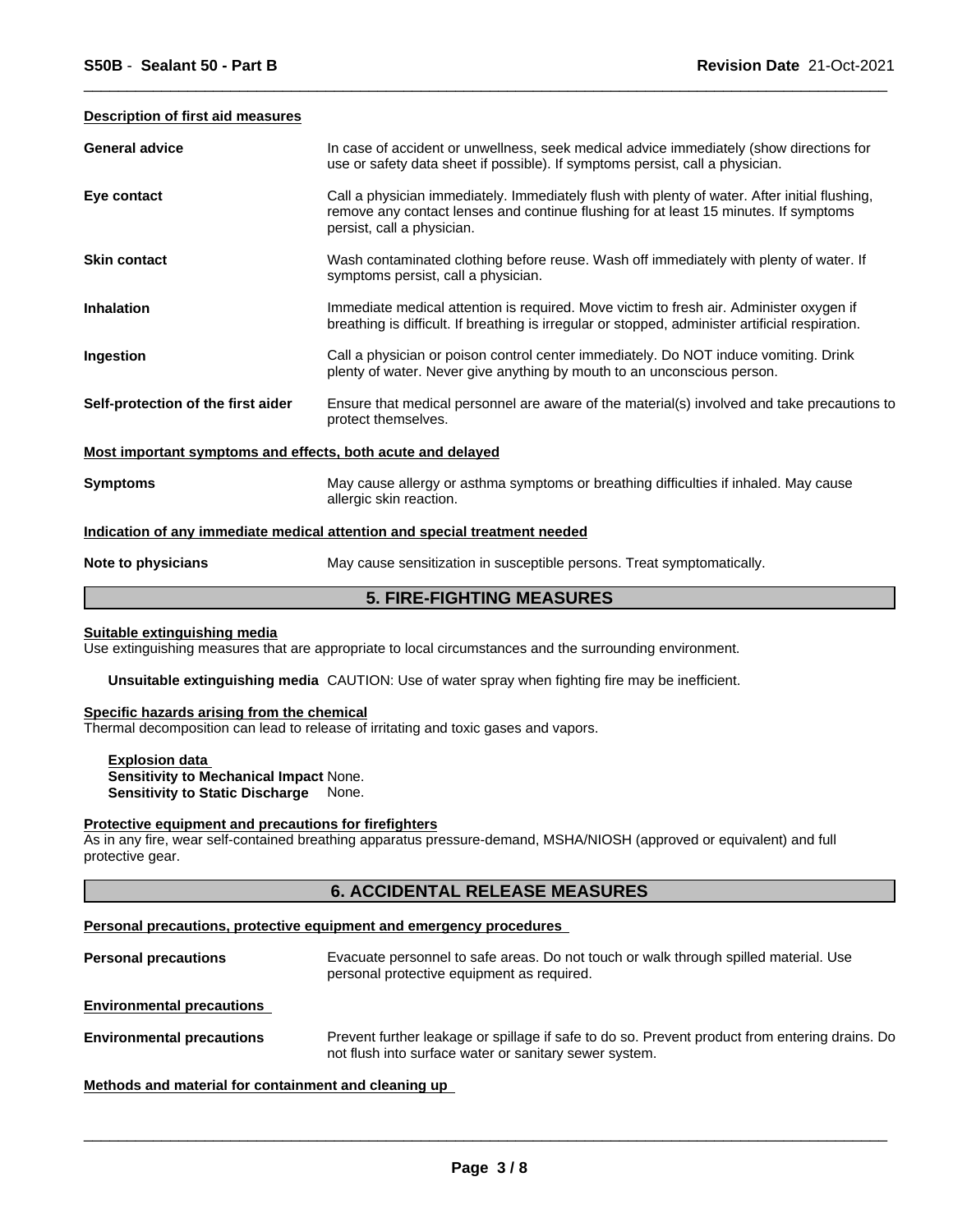| <b>Methods for containment</b> | If possible, turn leaking containers so that gas escapes rather than liquid. Absorb spill with<br>inert material (e.g. dry sand or earth), then place in a chemical waste container. Transport<br>to well ventilated area and treat with neutralizing solution: mixture of 80% water and 20%<br>non-ionic surfactant Tergitol TMN-10; or 90% water, 3-8% concentrated ammonia and 2%<br>detergent. Add about 10 parts of neutralizer per part of isocyanate, with mixing. Allow<br>substance to evaporate. |
|--------------------------------|------------------------------------------------------------------------------------------------------------------------------------------------------------------------------------------------------------------------------------------------------------------------------------------------------------------------------------------------------------------------------------------------------------------------------------------------------------------------------------------------------------|
| Methods for cleaning up        | Do not direct water at spill or source of leak. Decontaminate floor with decontamination<br>solution letting stand for at least 15 minutes.                                                                                                                                                                                                                                                                                                                                                                |

## **7. HANDLING AND STORAGE**

## **Precautions for safe handling**

| Advice on safe handling | Avoid contact with skin, eyes or clothing. Ensure adequate ventilation, especially in |
|-------------------------|---------------------------------------------------------------------------------------|
|                         | confined areas. Avoid breathing vapors or mists.                                      |

## **Conditions for safe storage, including any incompatibilities**

| <b>Storage Conditions</b> | Keep containers tightly closed in a cool, well-ventilated place. |
|---------------------------|------------------------------------------------------------------|
|                           |                                                                  |

**Incompatible materials** Water. Alcohols. Strong bases. Strong oxidizing agents. Finely powdered metals.

 $\overline{\phantom{a}}$  ,  $\overline{\phantom{a}}$  ,  $\overline{\phantom{a}}$  ,  $\overline{\phantom{a}}$  ,  $\overline{\phantom{a}}$  ,  $\overline{\phantom{a}}$  ,  $\overline{\phantom{a}}$  ,  $\overline{\phantom{a}}$  ,  $\overline{\phantom{a}}$  ,  $\overline{\phantom{a}}$  ,  $\overline{\phantom{a}}$  ,  $\overline{\phantom{a}}$  ,  $\overline{\phantom{a}}$  ,  $\overline{\phantom{a}}$  ,  $\overline{\phantom{a}}$  ,  $\overline{\phantom{a}}$ 

## **8. EXPOSURE CONTROLS/PERSONAL PROTECTION**

## **Control parameters**

## **Exposure Guidelines** .

| <b>Chemical Name</b>                 | <b>ACGIH TLV</b> | <b>OSHA PEL</b>               | <b>NIOSH IDLH</b>                       |
|--------------------------------------|------------------|-------------------------------|-----------------------------------------|
| [4,4-Methylenediphenyl diisocyanate] | TWA: 0.005 ppm   | Ceiling: 0.02 ppm             | IDLH: $75 \text{ mg/m}^3$               |
| 101-68-8                             |                  | Ceiling: $0.2 \text{ mg/m}^3$ | Ceiling: 0.020 ppm 10 min               |
|                                      |                  |                               | Ceiling: $0.2 \text{ mg/m}^3$<br>10 min |
|                                      |                  |                               | TWA: 0.005 ppm                          |
|                                      |                  |                               | TWA: $0.05 \text{ mg/m}^3$              |

## **Appropriate engineering controls**

| <b>Engineering Controls</b> | Showers              |
|-----------------------------|----------------------|
|                             | Eyewash stations     |
|                             | Ventilation systems. |

## **Individual protection measures, such as personal protective equipment**

| <b>Eye/face protection</b>            | Wear safety glasses with side shields (or goggles).                                                                                                                                                                                                                                                                              |
|---------------------------------------|----------------------------------------------------------------------------------------------------------------------------------------------------------------------------------------------------------------------------------------------------------------------------------------------------------------------------------|
| Skin and body protection              | Wear protective gloves and protective clothing.                                                                                                                                                                                                                                                                                  |
| <b>Respiratory protection</b>         | If exposure limits are exceeded or irritation is experienced, NIOSH/MSHA approved<br>respiratory protection should be worn. Positive-pressure supplied air respirators may be<br>required for high airborne contaminant concentrations. Respiratory protection must be<br>provided in accordance with current local regulations. |
| <b>General Hygiene Considerations</b> | Handle in accordance with good industrial hygiene and safety practice.                                                                                                                                                                                                                                                           |

## **9. PHYSICAL AND CHEMICAL PROPERTIES**

**Information on basic physical and chemical properties**

| <b>Physical state</b> | liauid         |
|-----------------------|----------------|
| Appearance            | <b>VISCOUS</b> |
| Color                 | brown          |

 $\overline{\phantom{a}}$  ,  $\overline{\phantom{a}}$  ,  $\overline{\phantom{a}}$  ,  $\overline{\phantom{a}}$  ,  $\overline{\phantom{a}}$  ,  $\overline{\phantom{a}}$  ,  $\overline{\phantom{a}}$  ,  $\overline{\phantom{a}}$  ,  $\overline{\phantom{a}}$  ,  $\overline{\phantom{a}}$  ,  $\overline{\phantom{a}}$  ,  $\overline{\phantom{a}}$  ,  $\overline{\phantom{a}}$  ,  $\overline{\phantom{a}}$  ,  $\overline{\phantom{a}}$  ,  $\overline{\phantom{a}}$ 

**Odor threshold** No information available **Appearance** viscous **Odor** Aromatic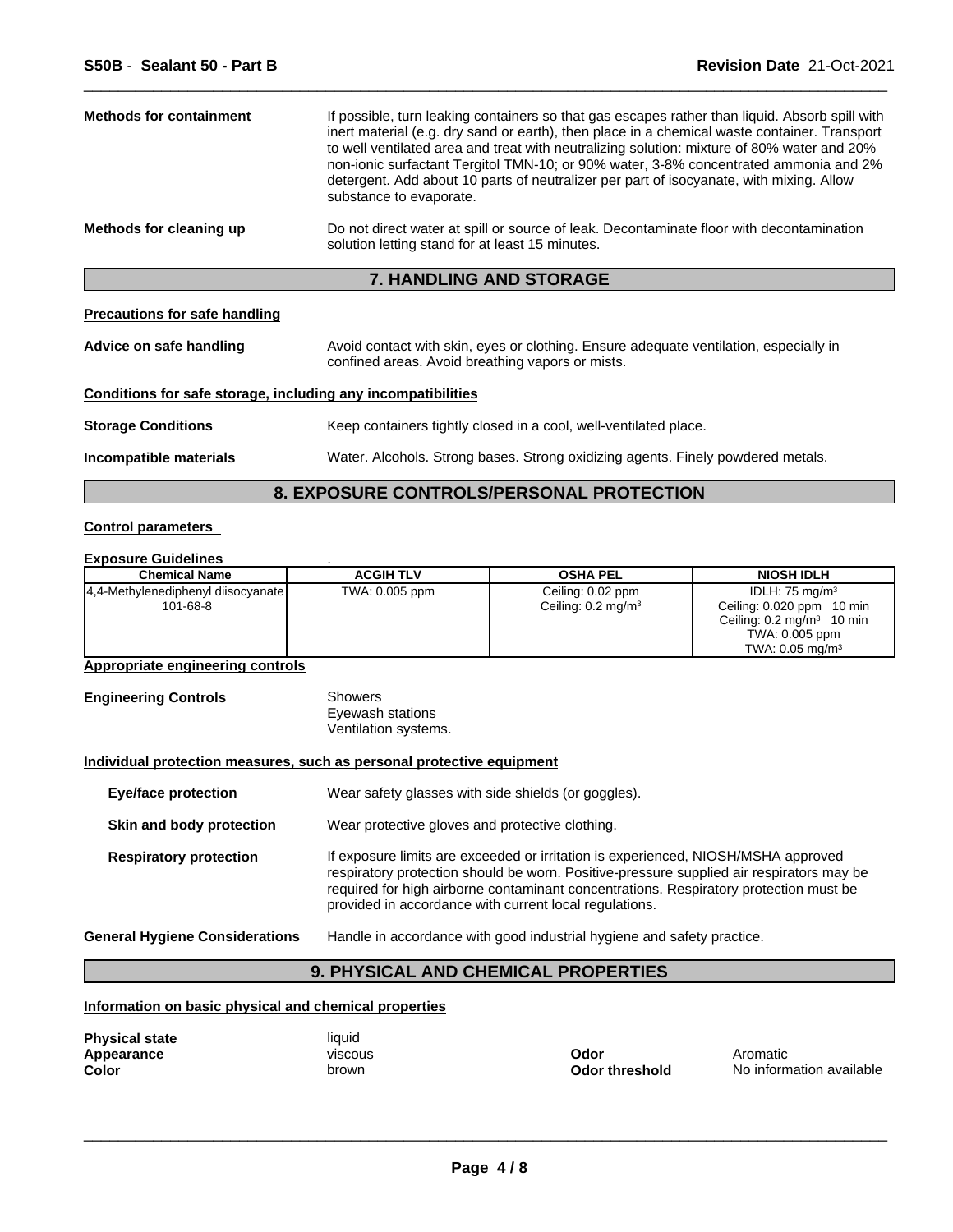| <b>Property</b>                  | <b>Values</b>               | <b>Remarks</b> |
|----------------------------------|-----------------------------|----------------|
| рH                               | No information available    |                |
| Melting point / freezing point   | No information available    |                |
| Boiling point / boiling range    | No information available    |                |
| <b>Flash point</b>               | 198 °C / 388.4 °F           |                |
| <b>Evaporation rate</b>          | No information available    |                |
| Flammability (solid, gas)        | No information available    |                |
| <b>Flammability Limit in Air</b> |                             |                |
| <b>Upper flammability limit:</b> | No information available    |                |
| Lower flammability limit:        | No information available    |                |
| Vapor pressure                   | ~0                          |                |
| Vapor density                    | No information available    |                |
| <b>Relative density</b>          | 1.234                       |                |
| <b>Water solubility</b>          | insoluble Reacts with water |                |
| Solubility in other solvents     | No information available    |                |
| <b>Partition coefficient</b>     | No information available    |                |
| <b>Autoignition temperature</b>  | No information available    |                |
| <b>Decomposition temperature</b> | No information available    |                |
| <b>Kinematic viscosity</b>       | No information available    |                |
| <b>Dynamic viscosity</b>         | 150-250 mPa s               |                |
| <b>Explosive properties</b>      | No information available    |                |
| <b>Oxidizing properties</b>      | No information available    |                |
| <b>Other Information</b>         |                             |                |

**Softening point** No information available

**Molecular weight** No information available **VOC Content (%)** No information available **Density Density Density No information available Bulk density No information available No information available** 

## **10. STABILITY AND REACTIVITY**

**Reactivity**  No data available

**Chemical stability**

Stable under recommended storage conditions. **Possibility of Hazardous Reactions** None under normal processing. **Hazardous polymerization** Hazardous polymerization may occur.

**Conditions to avoid**

Keep from any possible contact with water. Extremes of temperature and direct sunlight. Storage near to reactive materials. **Incompatible materials**

Water. Alcohols. Strong bases. Strong oxidizing agents. Finely powdered metals.

**Hazardous Decomposition Products**

Carbon monoxide. Carbon dioxide (CO2). Nitrogen oxides (NOx). Hydrogen cyanide. Thermal decomposition can lead to release of irritating and toxic gases and vapors.

## **11. TOXICOLOGICAL INFORMATION**

## **Information on likely routes of exposure**

## **Product Information**

| <b>Inhalation</b>   | May cause irritation of respiratory tract. May cause sensitization by inhalation. Harmful by<br>inhalation. |
|---------------------|-------------------------------------------------------------------------------------------------------------|
| Eye contact         | Irritating to eyes.                                                                                         |
| <b>Skin contact</b> | Repeated or prolonged skin contact may cause allergic reactions with susceptible persons.                   |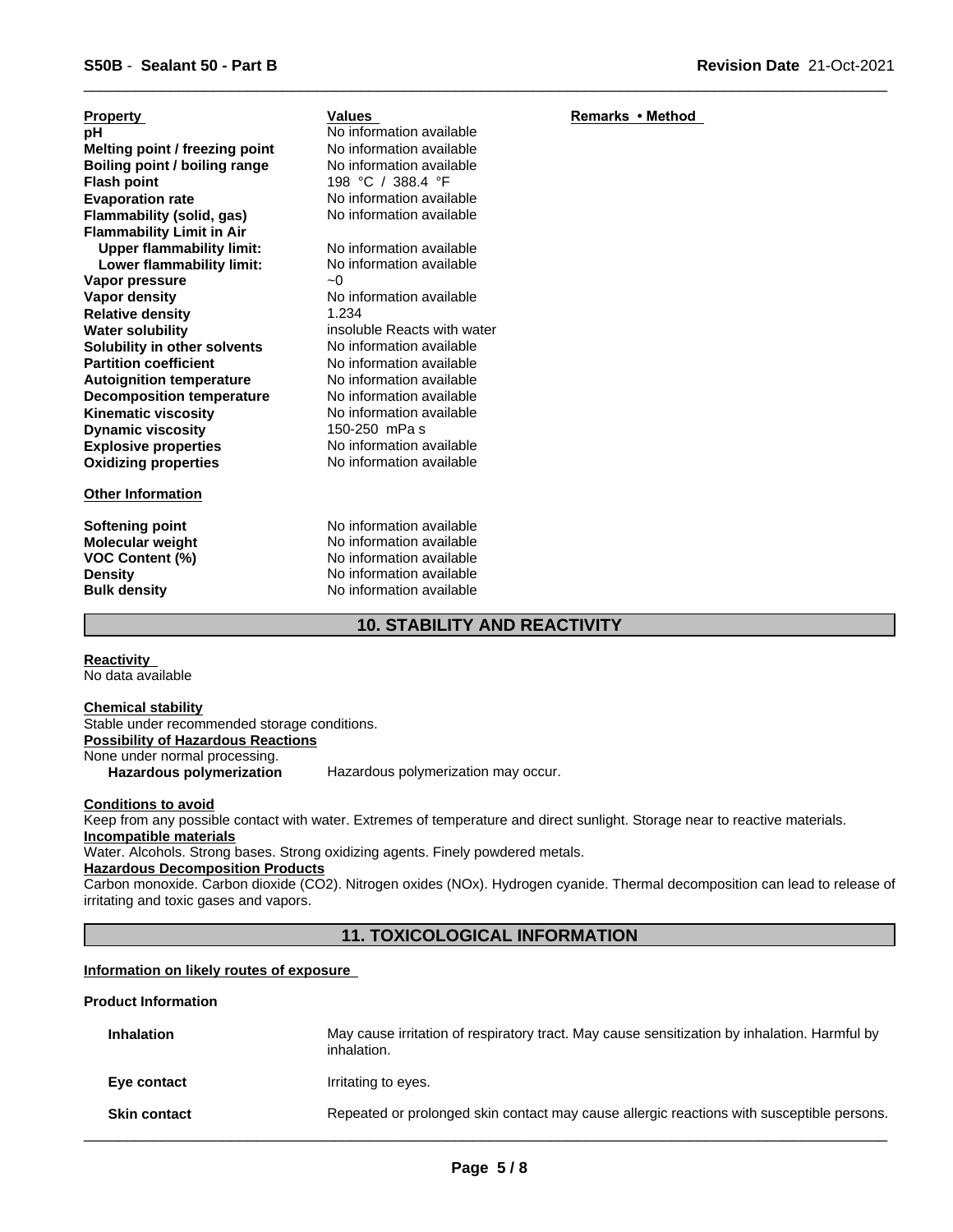Irritating to skin.

**Ingestion** Based on available data, the classification criteria are not met.

 $\overline{\phantom{a}}$  ,  $\overline{\phantom{a}}$  ,  $\overline{\phantom{a}}$  ,  $\overline{\phantom{a}}$  ,  $\overline{\phantom{a}}$  ,  $\overline{\phantom{a}}$  ,  $\overline{\phantom{a}}$  ,  $\overline{\phantom{a}}$  ,  $\overline{\phantom{a}}$  ,  $\overline{\phantom{a}}$  ,  $\overline{\phantom{a}}$  ,  $\overline{\phantom{a}}$  ,  $\overline{\phantom{a}}$  ,  $\overline{\phantom{a}}$  ,  $\overline{\phantom{a}}$  ,  $\overline{\phantom{a}}$ 

| <b>Chemical Name</b>                                                | Oral LD50                                   | Dermal LD50                                               | <b>Inhalation LC50</b>              |
|---------------------------------------------------------------------|---------------------------------------------|-----------------------------------------------------------|-------------------------------------|
| 4.4-Methylenediphenyl diisocyanate  <br>101-68-8                    | $= 31600$ mg/kg (Rat) = 9200<br>mg/kg (Rat) |                                                           | $=$ 369 mg/m <sup>3</sup> (Rat) 4 h |
| Ilsocyanic acid,<br>polymethylenepolyphenylene ester<br>l 9016-87-9 | $= 49$ g/kg (Rat)                           | $\frac{1}{2}$ > 9.4 g/kg (Rabbit) > 9400 mg/kg<br>Rabbit) | $= 490$ mg/m <sup>3</sup> (Rat) 4 h |

## **Information on toxicological effects**

**Symptoms** May cause an allergic skin reaction. Redness.

#### **Delayed and immediate effects as well as chronic effects from short and long-term exposure**

| <b>Sensitization</b><br>Germ cell mutagenicity<br>Carcinogenicity | Based on available data, the classification criteria are not met.<br>Based on available data, the classification criteria are not met.<br>This product contains one or more substances which are classified by IARC as<br>carcinogenic to humans (Group I), probably carcinogenic to humans (Group 2A) or possibly<br>carcinogenic to humans (Group 2B). |         |            |             |  |
|-------------------------------------------------------------------|----------------------------------------------------------------------------------------------------------------------------------------------------------------------------------------------------------------------------------------------------------------------------------------------------------------------------------------------------------|---------|------------|-------------|--|
| <b>Chemical Name</b>                                              | <b>ACGIH</b>                                                                                                                                                                                                                                                                                                                                             | IARC    | <b>NTP</b> | <b>OSHA</b> |  |
| 4,4-Methylenediphenyl<br>diisocyanate<br>101-68-8                 |                                                                                                                                                                                                                                                                                                                                                          | Group 3 |            |             |  |
| Isocyanic acid.                                                   |                                                                                                                                                                                                                                                                                                                                                          | Group 3 |            |             |  |

| polymethylenepolyphenylen       |                                                                                     |  |  |  |
|---------------------------------|-------------------------------------------------------------------------------------|--|--|--|
| le ester                        |                                                                                     |  |  |  |
| $ 9016-87-9$                    |                                                                                     |  |  |  |
| <b>Reproductive toxicity</b>    | Based on available data, the classification criteria are not met.                   |  |  |  |
| <b>STOT - single exposure</b>   | Based on available data, the classification criteria are not met.                   |  |  |  |
| <b>STOT</b> - repeated exposure | Causes damage to organs through prolonged or repeated exposure.                     |  |  |  |
| <b>Chronic toxicity</b>         | Repeated or prolonged exposure may cause central nervous system damage. Repeated or |  |  |  |
|                                 | prolonged contact causes sensitization, asthma and eczemas.                         |  |  |  |
| <b>Target Organ Effects</b>     | Respiratory system, Eyes, Skin, Central nervous system.                             |  |  |  |
| <b>Aspiration hazard</b>        | Based on available data, the classification criteria are not met.                   |  |  |  |

## **Numerical measures of toxicity - Product Information**

**The following values are calculated based on chapter 3.1 of the GHS document** .

| <b>ATEmix (oral)</b>          | 18.281.00          |
|-------------------------------|--------------------|
| ATEmix (dermal)               | 17.108.00          |
| ATEmix (inhalation-dust/mist) | 3.30 18282 17094 4 |

## **12. ECOLOGICAL INFORMATION**

#### **Ecotoxicity**

100 % of the mixture consists of components(s) of unknown hazards to the aquatic environment

## **Persistence and degradability**

No information available.

#### **Bioaccumulation**

No information available.

#### **Other adverse effects**

No information available

## **13. DISPOSAL CONSIDERATIONS**

## **Waste treatment methods**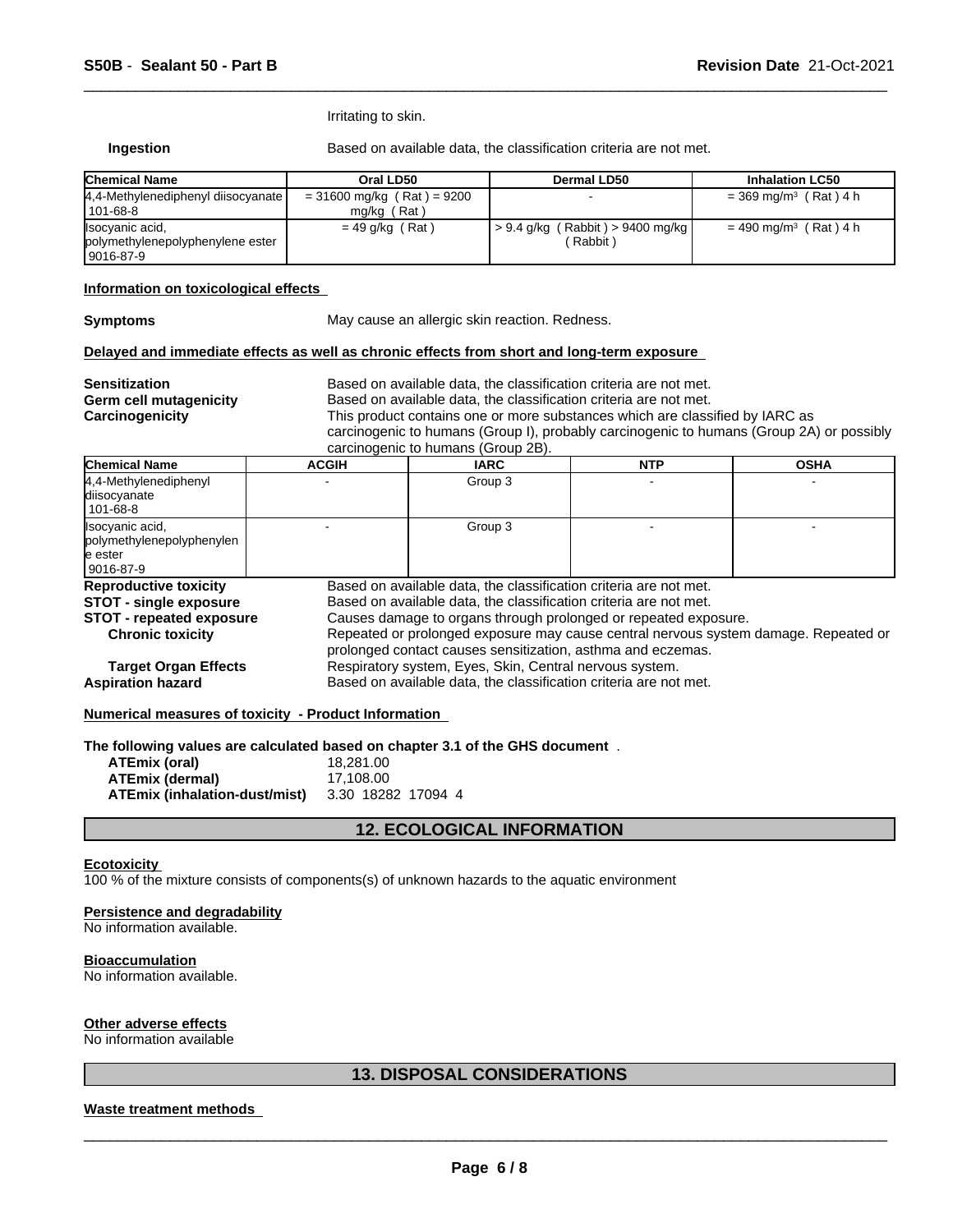| <b>Disposal of wastes</b>     | Disposal should be in accordance with applicable regional, national and local laws and<br>regulations. |
|-------------------------------|--------------------------------------------------------------------------------------------------------|
| <b>Contaminated packaging</b> | Do not reuse container.                                                                                |

 $\overline{\phantom{a}}$  ,  $\overline{\phantom{a}}$  ,  $\overline{\phantom{a}}$  ,  $\overline{\phantom{a}}$  ,  $\overline{\phantom{a}}$  ,  $\overline{\phantom{a}}$  ,  $\overline{\phantom{a}}$  ,  $\overline{\phantom{a}}$  ,  $\overline{\phantom{a}}$  ,  $\overline{\phantom{a}}$  ,  $\overline{\phantom{a}}$  ,  $\overline{\phantom{a}}$  ,  $\overline{\phantom{a}}$  ,  $\overline{\phantom{a}}$  ,  $\overline{\phantom{a}}$  ,  $\overline{\phantom{a}}$ 

## **14. TRANSPORT INFORMATION**

| <b>DOT</b>  | Not regulated |
|-------------|---------------|
| <b>TDG</b>  | Not regulated |
| <b>IATA</b> | Not regulated |
| <b>IMDG</b> | Not regulated |

## **15. REGULATORY INFORMATION**

| <b>International Inventories</b> |          |
|----------------------------------|----------|
| TSCA                             | Complies |
| <b>DSL/NDSL</b>                  | Complies |
| <b>EINECS/ELINCS</b>             | Complies |
| IECSC                            | Complies |
| KECL                             | Complies |
| PICCS                            | Complies |
| AICS                             | Complies |
|                                  |          |

**Legend:** 

**TSCA** - United States Toxic Substances Control Act Section 8(b) Inventory

**DSL/NDSL** - Canadian Domestic Substances List/Non-Domestic Substances List

**EINECS/ELINCS** - European Inventory of Existing Chemical Substances/European List of Notified Chemical Substances

**ENCS** - Japan Existing and New Chemical Substances

**IECSC** - China Inventory of Existing Chemical Substances

**KECL** - Korean Existing and Evaluated Chemical Substances

**PICCS** - Philippines Inventory of Chemicals and Chemical Substances

**AICS** - Australian Inventory of Chemical Substances

## **US Federal Regulations**

## **SARA 313**

Section 313 of Title III of the Superfund Amendments and Reauthorization Act of 1986 (SARA). This product contains a chemical or chemicals which are subject to the reporting requirements of the Act and Title 40 of the Code of Federal Regulations, Part 372

| <b>Chemical Name</b>                                              | <b>SARA 313 - Threshold Values %</b> |  |
|-------------------------------------------------------------------|--------------------------------------|--|
| Isocyanic acid, polymethylenepolyphenylene ester - 9016-87-9      | 1.0                                  |  |
| 4,4-Methylenediphenyl diisocyanate - 101-68-8                     | 1.0                                  |  |
| Benzene, 1-isocyanato-2-[(4-isocyanatophenyl)methyl]- - 5873-54-1 | 1.0                                  |  |
| <b>SARA 311/312 Hazard Categories</b>                             |                                      |  |
| Acute health hazard                                               | Yes                                  |  |
| <b>Chronic Health Hazard</b>                                      | Yes                                  |  |
| Fire hazard                                                       | No                                   |  |
| Sudden release of pressure hazard                                 | No                                   |  |
| <b>Reactive Hazard</b>                                            | No                                   |  |

## **CWA (Clean Water Act)**

This product does not contain any substances regulated as pollutants pursuant to the Clean Water Act (40 CFR 122.21 and 40 CFR 122.42)

## **CERCLA**

This material, as supplied, contains one or more substances regulated as a hazardous substance under the Comprehensive Environmental Response Compensation and Liability Act (CERCLA) (40 CFR 302)